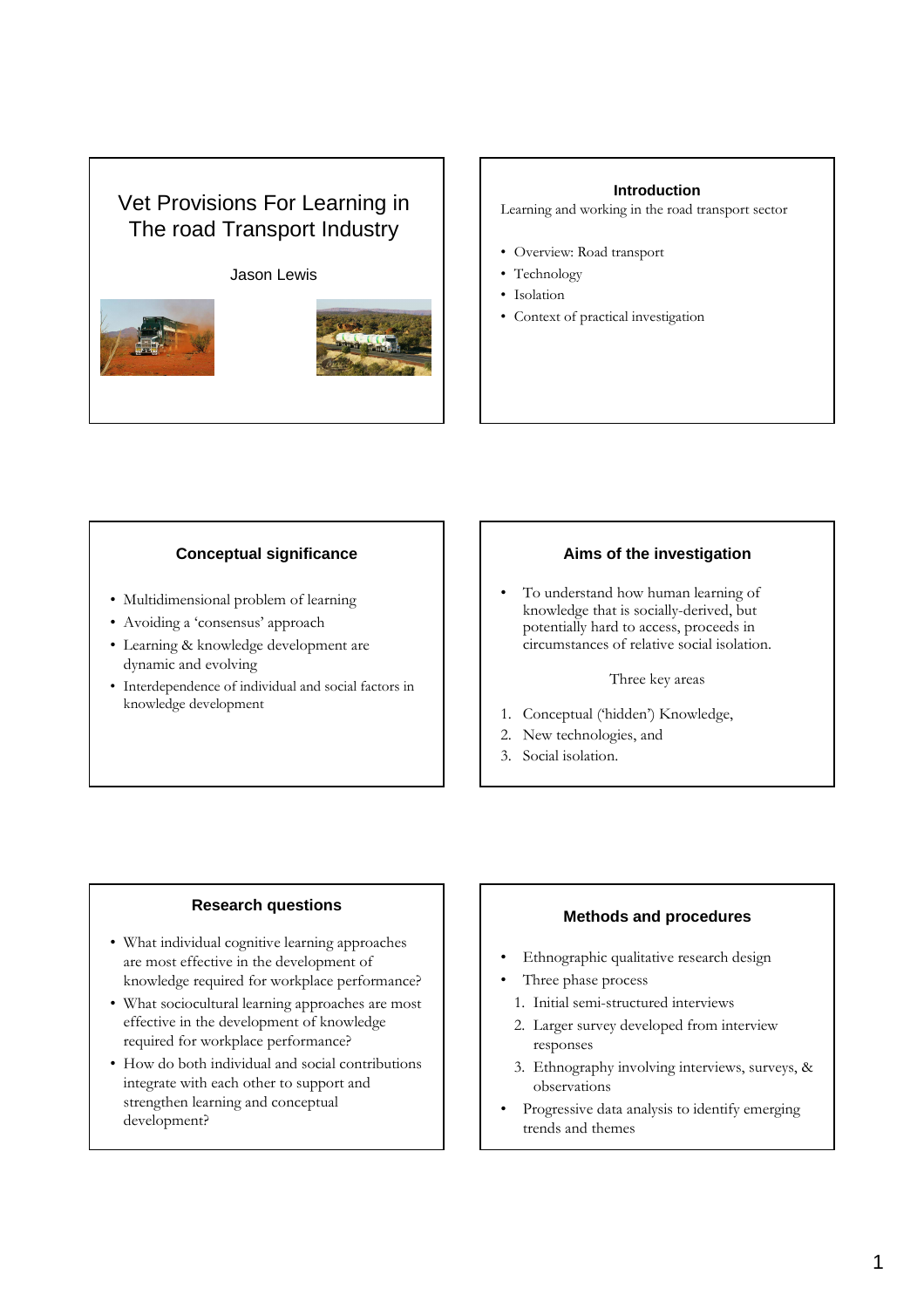









- Steve: "I like to listen to it. I like to listen to any strain on the<br>truck. I don't like to put any unnecessary strain on the equipment. So<br>I listen to the engine any hydraulics and any noises. Also with the<br>window you you know you are in the right gear. A lot of what you do you get a gut feel for it."
- Rodger: "I used to come in on my own time on weekends and<br>practice. I'm still learning, I learnt by doing it and listening to more<br>experienced drivers in the yard. If I was having troubles I would go<br>and ask them how wou